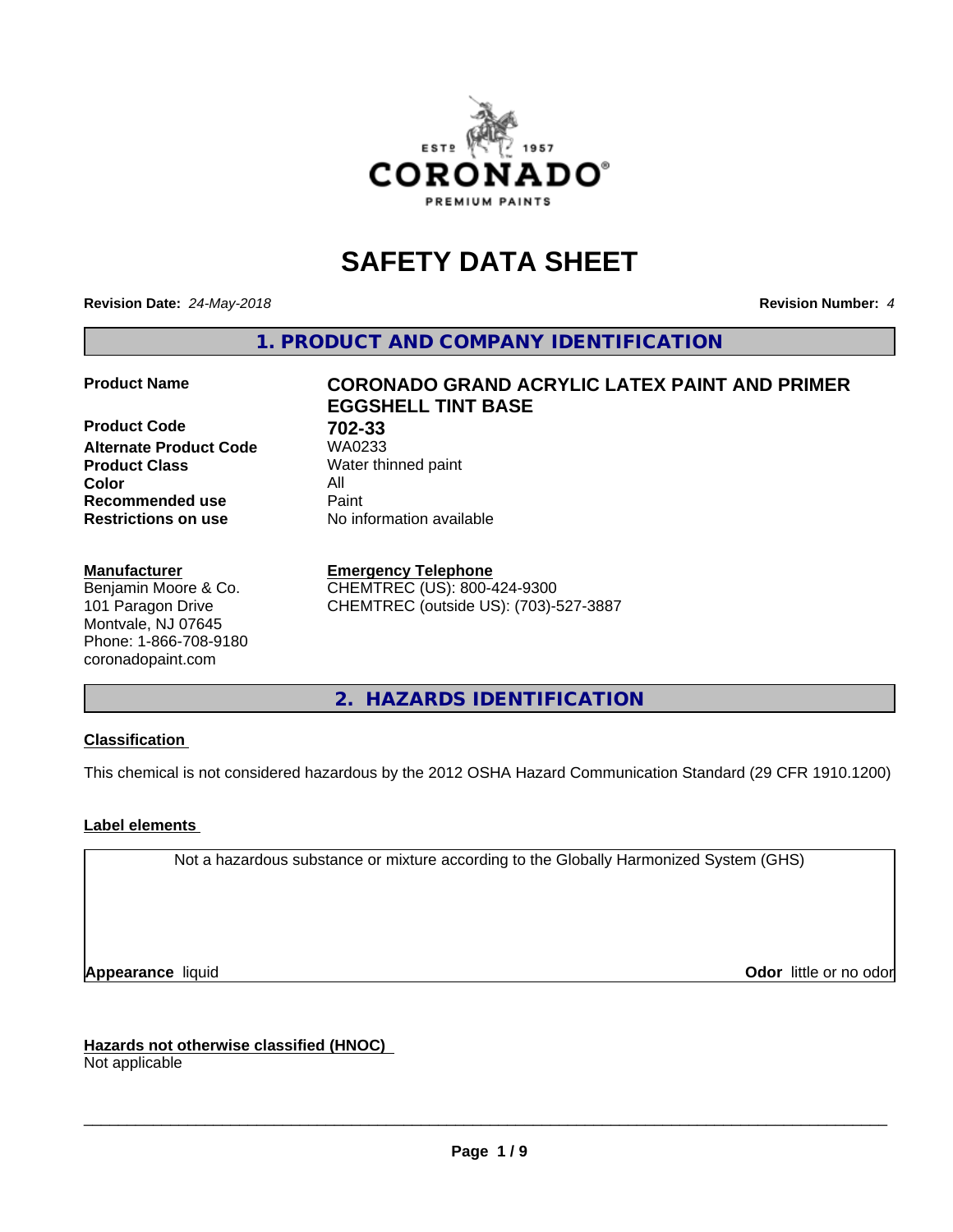#### **Other information**

No information available

## **3. COMPOSITION INFORMATION ON COMPONENTS**

\_\_\_\_\_\_\_\_\_\_\_\_\_\_\_\_\_\_\_\_\_\_\_\_\_\_\_\_\_\_\_\_\_\_\_\_\_\_\_\_\_\_\_\_\_\_\_\_\_\_\_\_\_\_\_\_\_\_\_\_\_\_\_\_\_\_\_\_\_\_\_\_\_\_\_\_\_\_\_\_\_\_\_\_\_\_\_\_\_\_\_\_\_

| Chemical<br>⊟name         | O M.<br>r۸<br>CAS No.         | <br>$\sim$<br>ה י |
|---------------------------|-------------------------------|-------------------|
| Titaniu.<br>dioxide<br>um | $\sim$<br>-<br>13463<br>3-07- | ~~                |
| imestone                  | $\sim$<br>1317<br>-65-        |                   |

|                                                  | 4. FIRST AID MEASURES                                                                                    |
|--------------------------------------------------|----------------------------------------------------------------------------------------------------------|
| <b>General Advice</b>                            | No hazards which require special first aid measures.                                                     |
| <b>Eye Contact</b>                               | Rinse thoroughly with plenty of water for at least 15 minutes and consult a<br>physician.                |
| <b>Skin Contact</b>                              | Wash off immediately with soap and plenty of water while removing all<br>contaminated clothes and shoes. |
| <b>Inhalation</b>                                | Move to fresh air. If symptoms persist, call a physician.                                                |
| Ingestion                                        | Clean mouth with water and afterwards drink plenty of water. Consult a physician<br>if necessary.        |
| <b>Most Important</b><br><b>Symptoms/Effects</b> | None known.                                                                                              |
| <b>Notes To Physician</b>                        | Treat symptomatically.                                                                                   |
|                                                  |                                                                                                          |

**5. FIRE-FIGHTING MEASURES**

| As in any fire, wear self-contained breathing apparatus<br>pressure-demand, MSHA/NIOSH (approved or equivalent)<br>and full protective gear.<br>Closed containers may rupture if exposed to fire or<br>extreme heat.<br>No.<br>No.<br>Not applicable<br>Flash Point (°F)<br>Not applicable<br>Flash Point (°C)<br>Not applicable<br><b>Method</b> | <b>Suitable Extinguishing Media</b>                                    | Use extinguishing measures that are appropriate to local<br>circumstances and the surrounding environment. |
|---------------------------------------------------------------------------------------------------------------------------------------------------------------------------------------------------------------------------------------------------------------------------------------------------------------------------------------------------|------------------------------------------------------------------------|------------------------------------------------------------------------------------------------------------|
|                                                                                                                                                                                                                                                                                                                                                   | <b>Protective Equipment And Precautions For</b><br><b>Firefighters</b> |                                                                                                            |
|                                                                                                                                                                                                                                                                                                                                                   | <b>Specific Hazards Arising From The Chemical</b>                      |                                                                                                            |
|                                                                                                                                                                                                                                                                                                                                                   | <b>Sensitivity To Mechanical Impact</b>                                |                                                                                                            |
|                                                                                                                                                                                                                                                                                                                                                   | <b>Sensitivity To Static Discharge</b>                                 |                                                                                                            |
|                                                                                                                                                                                                                                                                                                                                                   | <b>Flash Point Data</b>                                                |                                                                                                            |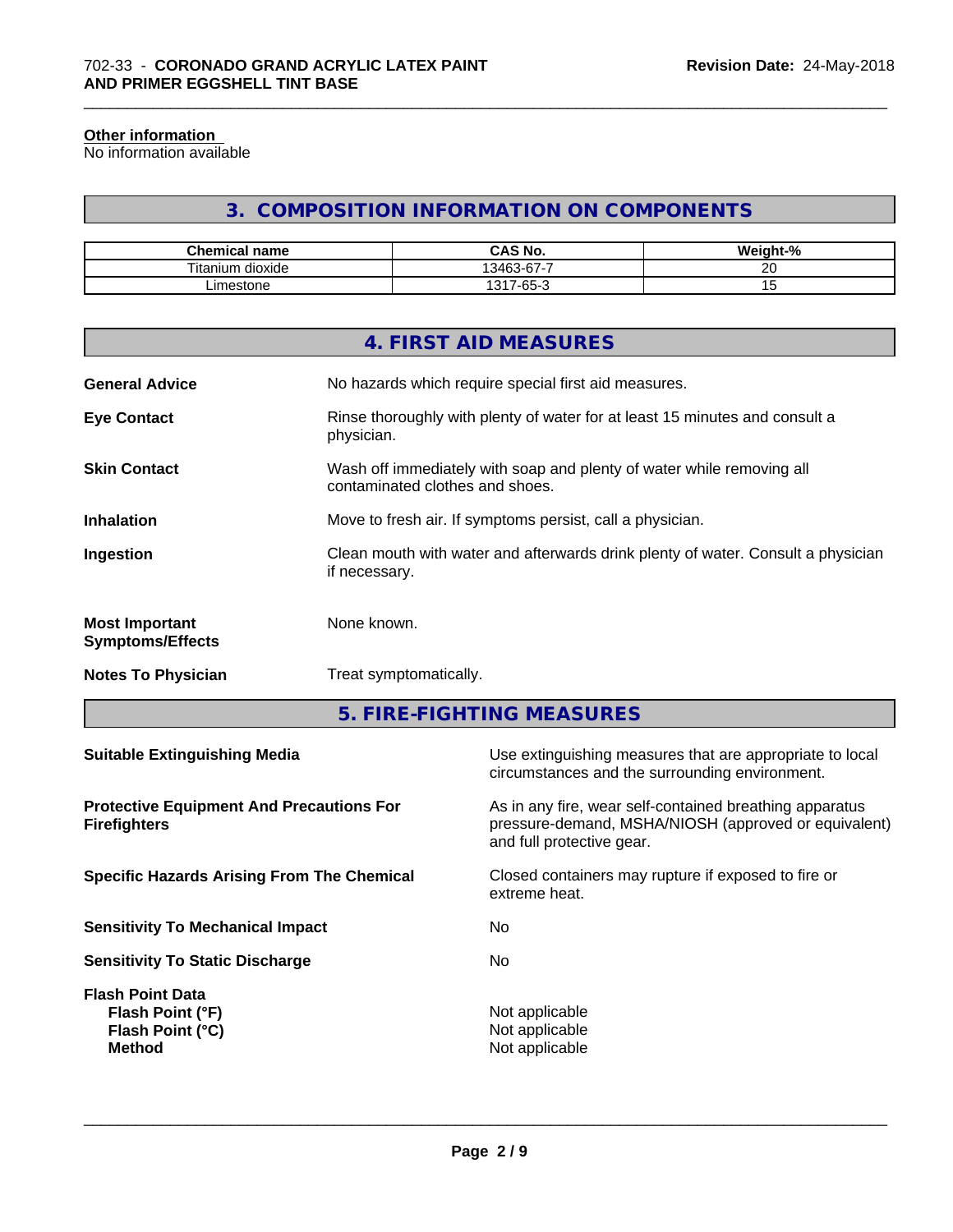#### **Flammability Limits In Air**

| Lower flammability limit:        |  |
|----------------------------------|--|
| <b>Upper flammability limit:</b> |  |

**Not applicable Not applicable** 

**NFPA Health:** 1 **Flammability:** 0 **Instability:** 0 **Special:** Not Applicable

#### **NFPA Legend**

- 0 Not Hazardous
- 1 Slightly
- 2 Moderate
- 3 High
- 4 Severe

*The ratings assigned are only suggested ratings, the contractor/employer has ultimate responsibilities for NFPA ratings where this system is used.*

*Additional information regarding the NFPA rating system is available from the National Fire Protection Agency (NFPA) at www.nfpa.org.*

## **6. ACCIDENTAL RELEASE MEASURES**

| <b>Personal Precautions</b>      | Avoid contact with skin, eyes and clothing. Ensure adequate ventilation.                                                                                                         |  |  |
|----------------------------------|----------------------------------------------------------------------------------------------------------------------------------------------------------------------------------|--|--|
| <b>Other Information</b>         | Prevent further leakage or spillage if safe to do so.                                                                                                                            |  |  |
| <b>Environmental precautions</b> | See Section 12 for additional Ecological Information.                                                                                                                            |  |  |
| <b>Methods for Cleaning Up</b>   | Soak up with inert absorbent material. Sweep up and shovel into suitable<br>containers for disposal.                                                                             |  |  |
|                                  | 7. HANDLING AND STORAGE                                                                                                                                                          |  |  |
| <b>Handling</b>                  | Avoid contact with skin, eyes and clothing. Avoid breathing vapors, spray mists or<br>sanding dust. In case of insufficient ventilation, wear suitable respiratory<br>equipment. |  |  |
| <b>Storage</b>                   | Keep container tightly closed. Keep out of the reach of children.                                                                                                                |  |  |
| <b>Incompatible Materials</b>    | No information available                                                                                                                                                         |  |  |

**8. EXPOSURE CONTROLS/PERSONAL PROTECTION**

#### **Exposure Limits**

| <b>Chemical name</b> | <b>ACGIH TLV</b>  | OSHA PEL                       |
|----------------------|-------------------|--------------------------------|
| Titanium dioxide     | 10 mg/m $3$ - TWA | 15 mg/m $3$ - TWA              |
| Limestone            | N/E               | 15 mg/m $3$ - TWA              |
|                      |                   | - TWA<br>5 mg/m <sup>3</sup> - |

#### **Legend**

ACGIH - American Conference of Governmental Industrial Hygienists Exposure Limits OSHA - Occupational Safety & Health Administration Exposure Limits N/E - Not Established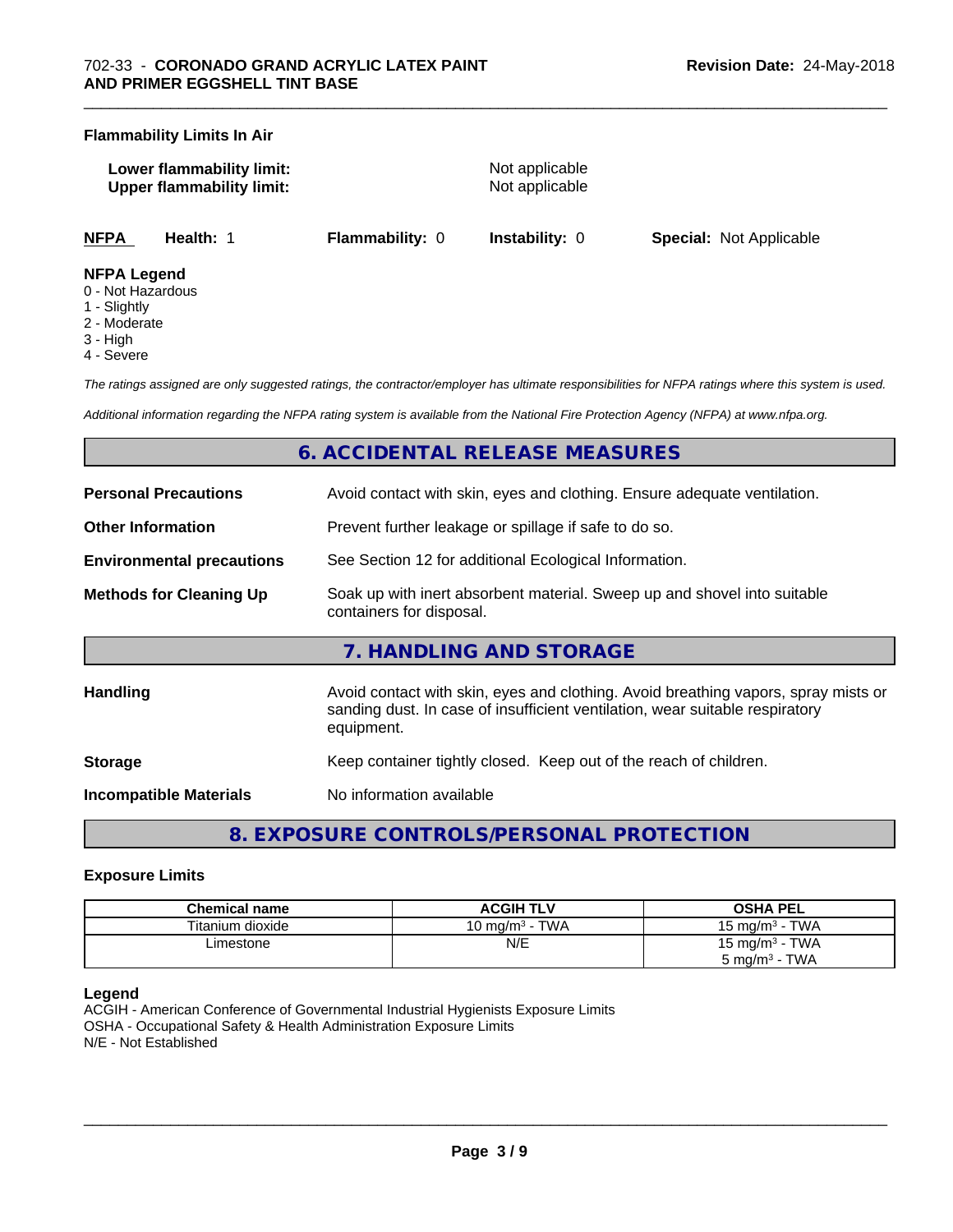| Ensure adequate ventilation, especially in confined areas.                                                                          |  |  |
|-------------------------------------------------------------------------------------------------------------------------------------|--|--|
|                                                                                                                                     |  |  |
| Safety glasses with side-shields.                                                                                                   |  |  |
| Protective gloves and impervious clothing.                                                                                          |  |  |
| In case of insufficient ventilation wear suitable respiratory equipment.                                                            |  |  |
| Avoid contact with skin, eyes and clothing. Remove and wash contaminated<br>clothing before re-use. Wash thoroughly after handling. |  |  |
|                                                                                                                                     |  |  |

### **9. PHYSICAL AND CHEMICAL PROPERTIES**

| Appearance                           | liquid                   |
|--------------------------------------|--------------------------|
| Odor                                 | little or no odor        |
| <b>Odor Threshold</b>                | No information available |
| Density (Ibs/gal)                    | $11.0 - 11.1$            |
| <b>Specific Gravity</b>              | $1.31 - 1.33$            |
| pH                                   | No information available |
| <b>Viscosity (cps)</b>               | No information available |
| Solubility(ies)                      | No information available |
| <b>Water solubility</b>              | No information available |
| <b>Evaporation Rate</b>              | No information available |
| Vapor pressure @20 °C (kPa)          | No information available |
| <b>Vapor density</b>                 | No information available |
| Wt. % Solids                         | $50 - 60$                |
| <b>Vol. % Solids</b>                 | $35 - 45$                |
| Wt. % Volatiles                      | $40 - 50$                |
| <b>Vol. % Volatiles</b>              | $55 - 65$                |
| <b>VOC Regulatory Limit (g/L)</b>    | < 50                     |
| <b>Boiling Point (°F)</b>            | 212                      |
| <b>Boiling Point (°C)</b>            | 100                      |
| <b>Freezing Point (°F)</b>           | 32                       |
| Freezing Point (°C)                  | $\Omega$                 |
| Flash Point (°F)                     | Not applicable           |
| Flash Point (°C)                     | Not applicable           |
| <b>Method</b>                        | Not applicable           |
| <b>Flammability (solid, gas)</b>     | Not applicable           |
| <b>Upper flammability limit:</b>     | Not applicable           |
| Lower flammability limit:            | Not applicable           |
| <b>Autoignition Temperature (°F)</b> | No information available |
| <b>Autoignition Temperature (°C)</b> | No information available |
| Decomposition Temperature (°F)       | No information available |
| Decomposition Temperature (°C)       | No information available |
| <b>Partition coefficient</b>         | No information available |

# **Odor** little or no odor **No information available No information available Viscosity (cps)** No information available **No information available No information available Evaporation Rate** No information available **No information available No information available**<br>50 - 60 **Not applicable Not applicable Not applicable Flammability (solid, gas)** Not applicable **Not applicable Not applicable No information available Autoignition Temperature (°C)** No information available **No information available No information available No information available**

## **10. STABILITY AND REACTIVITY**

**Reactivity** Not Applicable

**Chemical Stability Stable under normal conditions.** 

**Conditions to avoid Conditions to avoid Prevent from freezing.**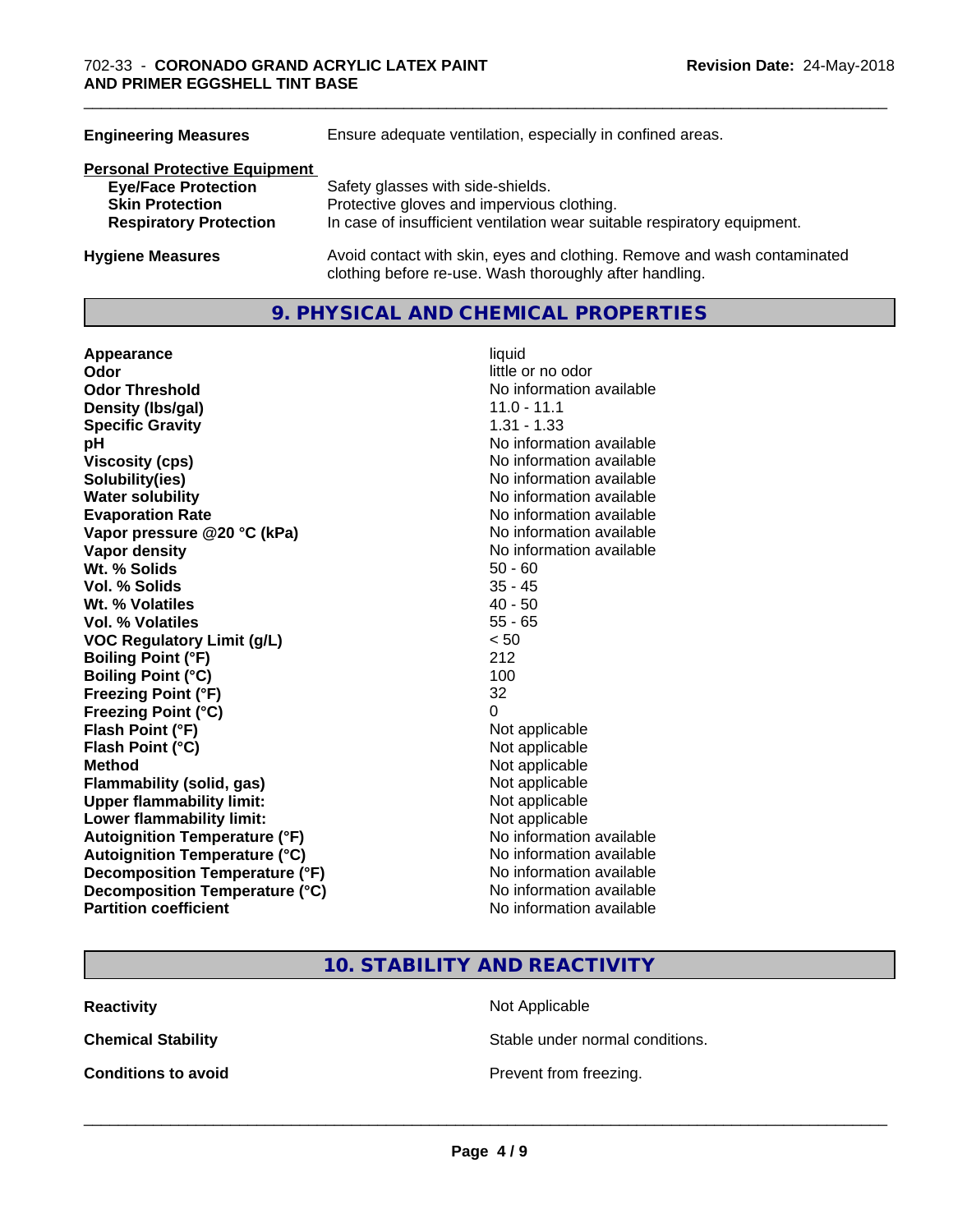| <b>Incompatible Materials</b><br><b>Hazardous Decomposition Products</b><br><b>Possibility of hazardous reactions</b> |                                                                                                                 | No materials to be especially mentioned.<br>None under normal use.                         |  |
|-----------------------------------------------------------------------------------------------------------------------|-----------------------------------------------------------------------------------------------------------------|--------------------------------------------------------------------------------------------|--|
|                                                                                                                       |                                                                                                                 |                                                                                            |  |
|                                                                                                                       |                                                                                                                 |                                                                                            |  |
| <b>Product Information</b>                                                                                            |                                                                                                                 |                                                                                            |  |
| Information on likely routes of exposure                                                                              |                                                                                                                 |                                                                                            |  |
| <b>Principal Routes of Exposure</b>                                                                                   | Eye contact, skin contact and inhalation.                                                                       |                                                                                            |  |
| <b>Acute Toxicity</b>                                                                                                 |                                                                                                                 |                                                                                            |  |
| <b>Product Information</b>                                                                                            | No information available                                                                                        |                                                                                            |  |
| Symptoms related to the physical, chemical and toxicological characteristics                                          |                                                                                                                 |                                                                                            |  |
| <b>Symptoms</b>                                                                                                       | No information available                                                                                        |                                                                                            |  |
|                                                                                                                       |                                                                                                                 | Delayed and immediate effects as well as chronic effects from short and long-term exposure |  |
| Eye contact                                                                                                           | May cause slight irritation.                                                                                    |                                                                                            |  |
| <b>Skin contact</b>                                                                                                   | Substance may cause slight skin irritation. Prolonged or repeated contact may dry<br>skin and cause irritation. |                                                                                            |  |
| <b>Inhalation</b>                                                                                                     | May cause irritation of respiratory tract.                                                                      |                                                                                            |  |
| Ingestion                                                                                                             |                                                                                                                 | Ingestion may cause gastrointestinal irritation, nausea, vomiting and diarrhea.            |  |
| <b>Sensitization</b>                                                                                                  | No information available                                                                                        |                                                                                            |  |
| <b>Neurological Effects</b>                                                                                           | No information available.                                                                                       |                                                                                            |  |
| <b>Mutagenic Effects</b>                                                                                              | No information available.                                                                                       |                                                                                            |  |
| <b>Reproductive Effects</b>                                                                                           | No information available.                                                                                       |                                                                                            |  |
| <b>Developmental Effects</b>                                                                                          | No information available.                                                                                       |                                                                                            |  |
| <b>Target organ effects</b>                                                                                           | No information available.                                                                                       |                                                                                            |  |
| <b>STOT - single exposure</b>                                                                                         | No information available.                                                                                       |                                                                                            |  |
| <b>STOT - repeated exposure</b><br>Other adverse effects                                                              | No information available.                                                                                       |                                                                                            |  |
| <b>Aspiration Hazard</b>                                                                                              | No information available.<br>No information available                                                           |                                                                                            |  |
| <b>Numerical measures of toxicity</b>                                                                                 |                                                                                                                 |                                                                                            |  |
| The following values are calculated based on chapter 3.1 of the GHS document                                          |                                                                                                                 |                                                                                            |  |
| <b>ATEmix (oral)</b>                                                                                                  | 65855 mg/kg                                                                                                     |                                                                                            |  |
|                                                                                                                       |                                                                                                                 |                                                                                            |  |

#### **Component Information**

Titanium dioxide LD50 Oral: > 10000 mg/kg (Rat)

#### **Carcinogenicity**

*The information below indicateswhether each agency has listed any ingredient as a carcinogen:.*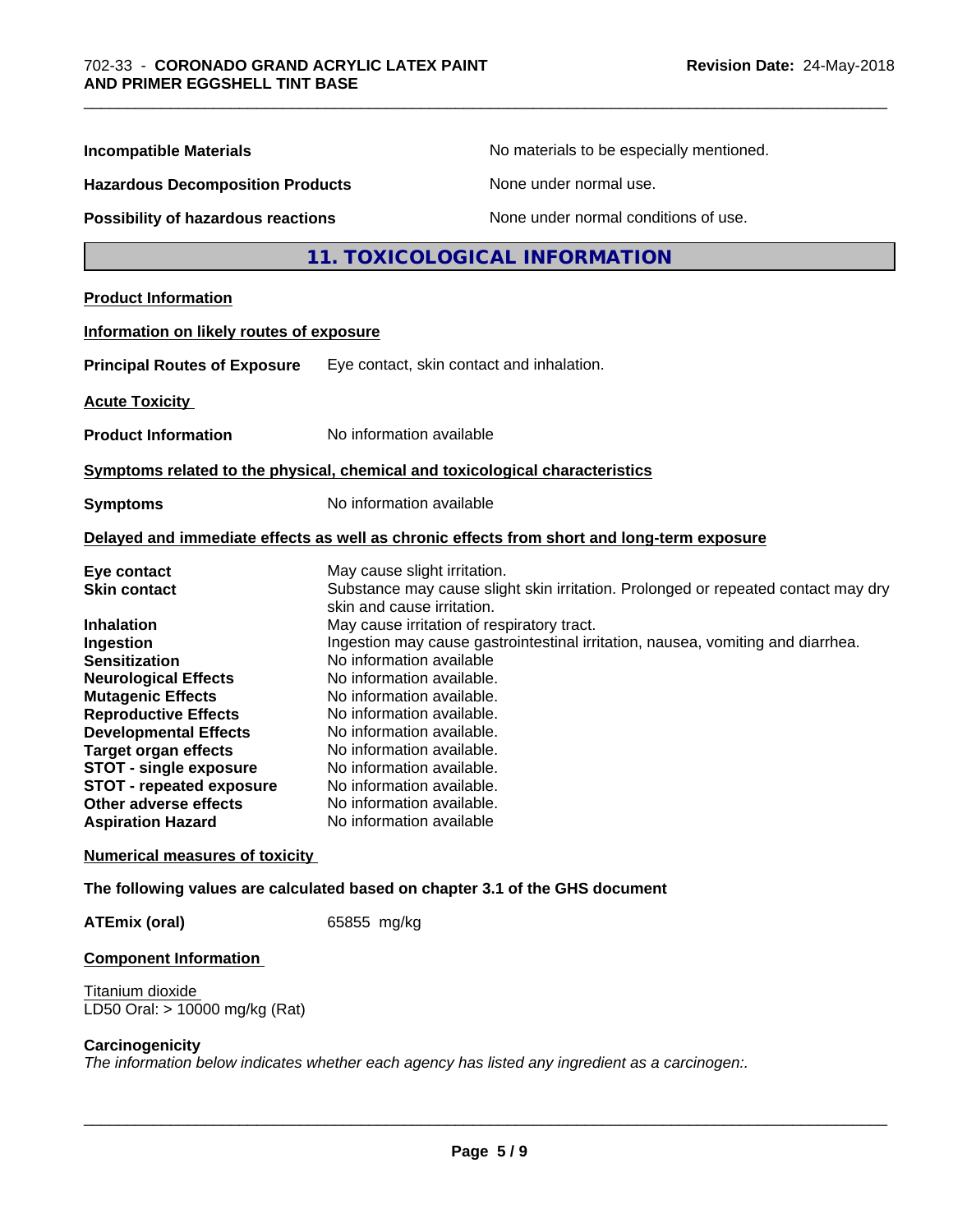#### 702-33 - **CORONADO GRAND ACRYLIC LATEX PAINT AND PRIMER EGGSHELL TINT BASE**

| <b>Chemical name</b>                       | <b>IARC</b>          | <b>NTP</b> | OSHA   |
|--------------------------------------------|----------------------|------------|--------|
|                                            | 2B<br>Possible Human |            | Listed |
| . . <del>. .</del><br>dioxide<br>l itanıum | Carcinogen           |            |        |

\_\_\_\_\_\_\_\_\_\_\_\_\_\_\_\_\_\_\_\_\_\_\_\_\_\_\_\_\_\_\_\_\_\_\_\_\_\_\_\_\_\_\_\_\_\_\_\_\_\_\_\_\_\_\_\_\_\_\_\_\_\_\_\_\_\_\_\_\_\_\_\_\_\_\_\_\_\_\_\_\_\_\_\_\_\_\_\_\_\_\_\_\_

• Although IARC has classified titanium dioxide as possibly carcinogenic to humans (2B), their summary concludes: "No significant exposure to titanium dioxide is thought to occur during the use of products in which titanium dioxide is bound to other materials, such as paint."

#### **Legend**

IARC - International Agency for Research on Cancer NTP - National Toxicity Program OSHA - Occupational Safety & Health Administration

**12. ECOLOGICAL INFORMATION**

### **Ecotoxicity Effects**

The environmental impact of this product has not been fully investigated.

#### **Product Information**

## **Acute Toxicity to Fish**

No information available

#### **Acute Toxicity to Aquatic Invertebrates**

No information available

#### **Acute Toxicity to Aquatic Plants**

No information available

#### **Persistence / Degradability**

No information available.

#### **Bioaccumulation**

There is no data for this product.

#### **Mobility in Environmental Media**

No information available.

#### **Ozone**

No information available

#### **Component Information**

#### **Acute Toxicity to Fish**

Titanium dioxide  $LC50:$  > 1000 mg/L (Fathead Minnow - 96 hr.)

#### **Acute Toxicity to Aquatic Invertebrates**

No information available

#### **Acute Toxicity to Aquatic Plants**

No information available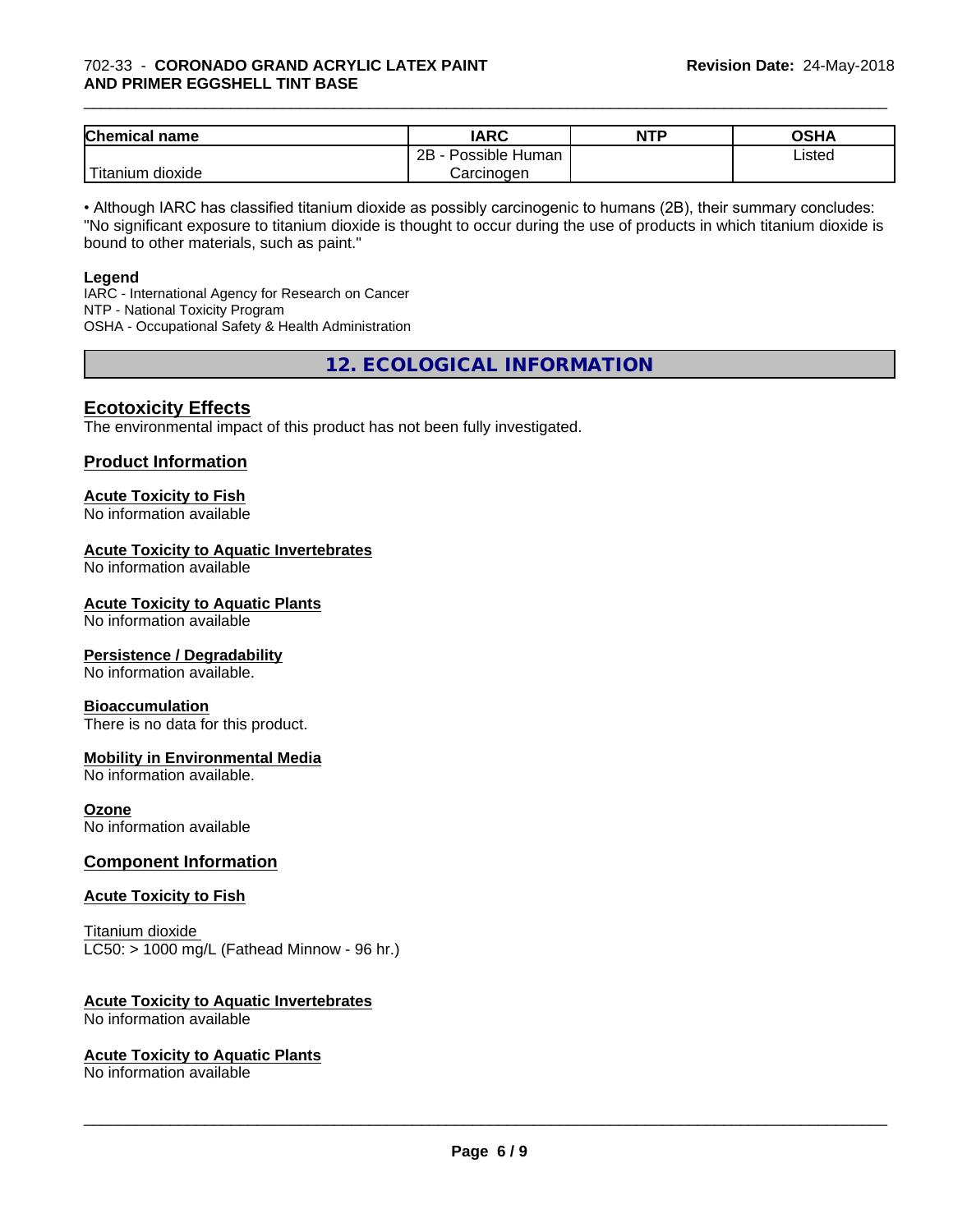|                              | 13. DISPOSAL CONSIDERATIONS                                                                                                                                                                                               |
|------------------------------|---------------------------------------------------------------------------------------------------------------------------------------------------------------------------------------------------------------------------|
| <b>Waste Disposal Method</b> | Dispose of in accordance with federal, state, and local regulations. Local<br>requirements may vary, consult your sanitation department or state-designated<br>environmental protection agency for more disposal options. |
|                              | 14. TRANSPORT INFORMATION                                                                                                                                                                                                 |
| <b>DOT</b>                   | Not regulated                                                                                                                                                                                                             |
| <b>ICAO/IATA</b>             | Not regulated                                                                                                                                                                                                             |
| <b>IMDG/IMO</b>              | Not regulated                                                                                                                                                                                                             |
|                              | <b>15. REGULATORY INFORMATION</b>                                                                                                                                                                                         |

\_\_\_\_\_\_\_\_\_\_\_\_\_\_\_\_\_\_\_\_\_\_\_\_\_\_\_\_\_\_\_\_\_\_\_\_\_\_\_\_\_\_\_\_\_\_\_\_\_\_\_\_\_\_\_\_\_\_\_\_\_\_\_\_\_\_\_\_\_\_\_\_\_\_\_\_\_\_\_\_\_\_\_\_\_\_\_\_\_\_\_\_\_

#### **International Inventories**

| <b>TSCA: United States</b> | Yes - All components are listed or exempt. |
|----------------------------|--------------------------------------------|
| <b>DSL: Canada</b>         | Yes - All components are listed or exempt. |

## **Federal Regulations**

| SARA 311/312 hazardous categorization |    |  |
|---------------------------------------|----|--|
| Acute health hazard                   | Nο |  |
| Chronic Health Hazard                 | No |  |
| Fire hazard                           | No |  |
| Sudden release of pressure hazard     | No |  |
| Reactive Hazard                       | No |  |

#### **SARA 313**

Section 313 of Title III of the Superfund Amendments and Reauthorization Act of 1986 (SARA). This product contains a chemical or chemicals which are subject to the reporting requirements of the Act and Title 40 of the Code of Federal Regulations, Part 372:

*None*

#### **Clean Air Act,Section 112 Hazardous Air Pollutants (HAPs) (see 40 CFR 61)**

This product contains the following HAPs:

*None*

## **US State Regulations**

#### **California Proposition 65**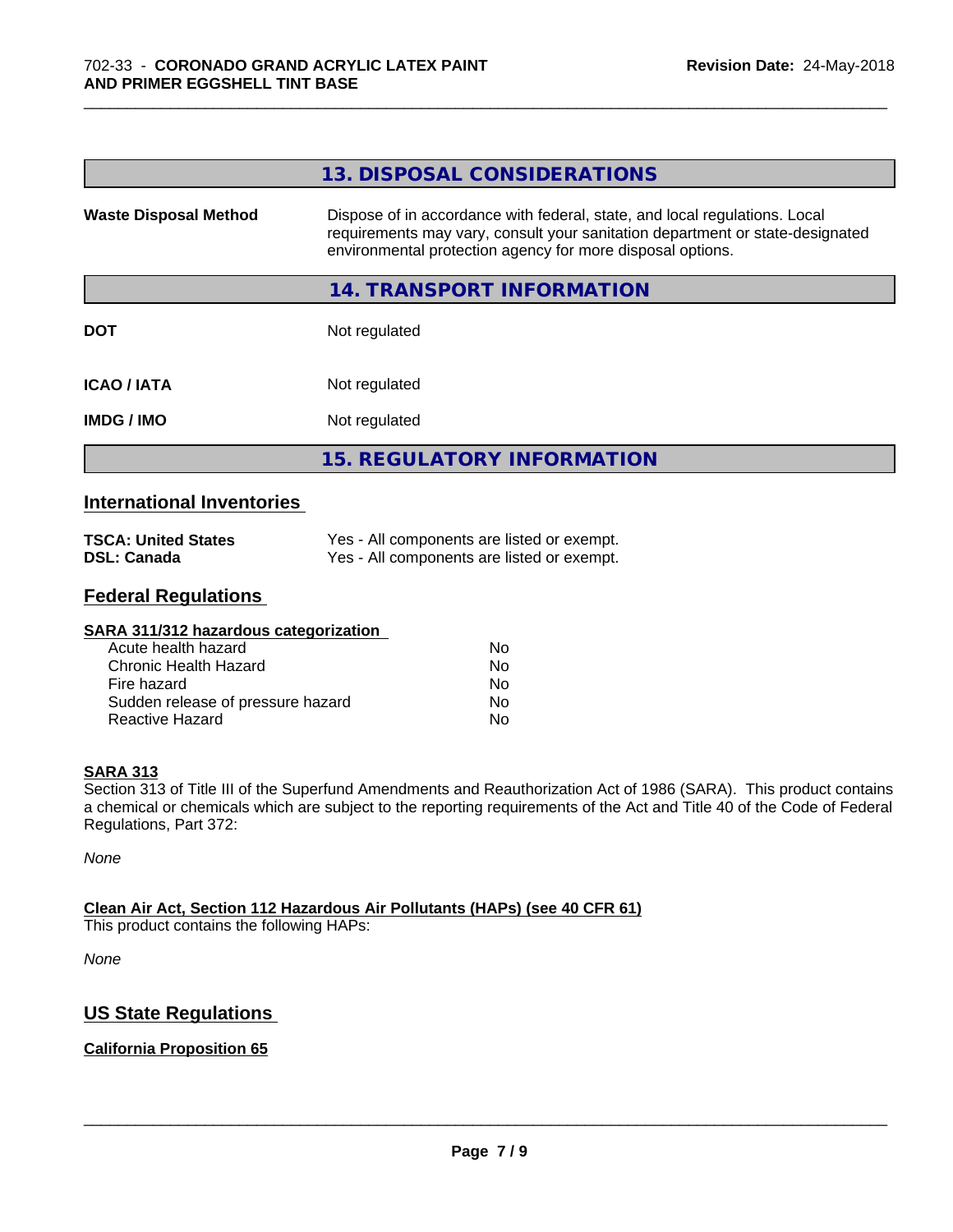## **AVIMARNING:** Cancer and Reproductive Harm– www.P65warnings.ca.gov

#### **State Right-to-Know**

| <b>Chemical</b><br>' name          | IVIC<br>avnustus | <b>Jerse</b> v<br><b>Nev</b> | าnsvlvania |
|------------------------------------|------------------|------------------------------|------------|
| $-$<br><br>um<br>dioxide<br>ાtanıเ |                  |                              |            |
| m<br>סו וטופ:                      |                  |                              |            |

#### **Legend**

X - Listed

## **16. OTHER INFORMATION**

| HMIS | Health: | <b>Flammability: 0</b> | <b>Reactivity: 0 PPE: -</b> |  |
|------|---------|------------------------|-----------------------------|--|
|      |         |                        |                             |  |

#### **HMIS Legend** 0 - Minimal Hazard

- 1 Slight Hazard
- 2 Moderate Hazard
- 3 Serious Hazard
- 4 Severe Hazard
- \* Chronic Hazard
- X Consult your supervisor or S.O.P. for "Special" handling instructions.

*Note: The PPE rating has intentionally been left blank. Choose appropriate PPE that will protect employees from the hazards the material will present under the actual normal conditions of use.*

*Caution: HMISÒ ratings are based on a 0-4 rating scale, with 0 representing minimal hazards or risks, and 4 representing significant hazards or risks. Although HMISÒ ratings are not required on MSDSs under 29 CFR 1910.1200, the preparer, has chosen to provide them. HMISÒ ratings are to be used only in conjunction with a fully implemented HMISÒ program by workers who have received appropriate HMISÒ training. HMISÒ is a registered trade and service mark of the NPCA. HMISÒ materials may be purchased exclusively from J. J. Keller (800) 327-6868.*

 **WARNING!** If you scrape, sand, or remove old paint, you may release lead dust. LEAD IS TOXIC. EXPOSURE TO LEAD DUST CAN CAUSE SERIOUS ILLNESS, SUCH AS BRAIN DAMAGE, ESPECIALLY IN CHILDREN. PREGNANT WOMEN SHOULD ALSO AVOID EXPOSURE.Wear a NIOSH approved respirator to control lead exposure. Clean up carefully with a HEPA vacuum and a wet mop. Before you start, find out how to protect yourself and your family by contacting the National Lead Information Hotline at 1-800-424-LEAD or log on to www.epa.gov/lead.

| <b>Prepared By</b>                               | <b>Product Stewardship Department</b><br>Benjamin Moore & Co.<br>101 Paragon Drive<br>Montvale, NJ 07645<br>800-225-5554 |  |
|--------------------------------------------------|--------------------------------------------------------------------------------------------------------------------------|--|
| <b>Revision Date:</b><br><b>Revision Summary</b> | 24-May-2018<br>Not available                                                                                             |  |

#### Disclaimer

The information contained herein is presented in good faith and believed to be accurate as of the effective date shown above. This information is furnished without warranty of any kind. Employers should use this information only as a